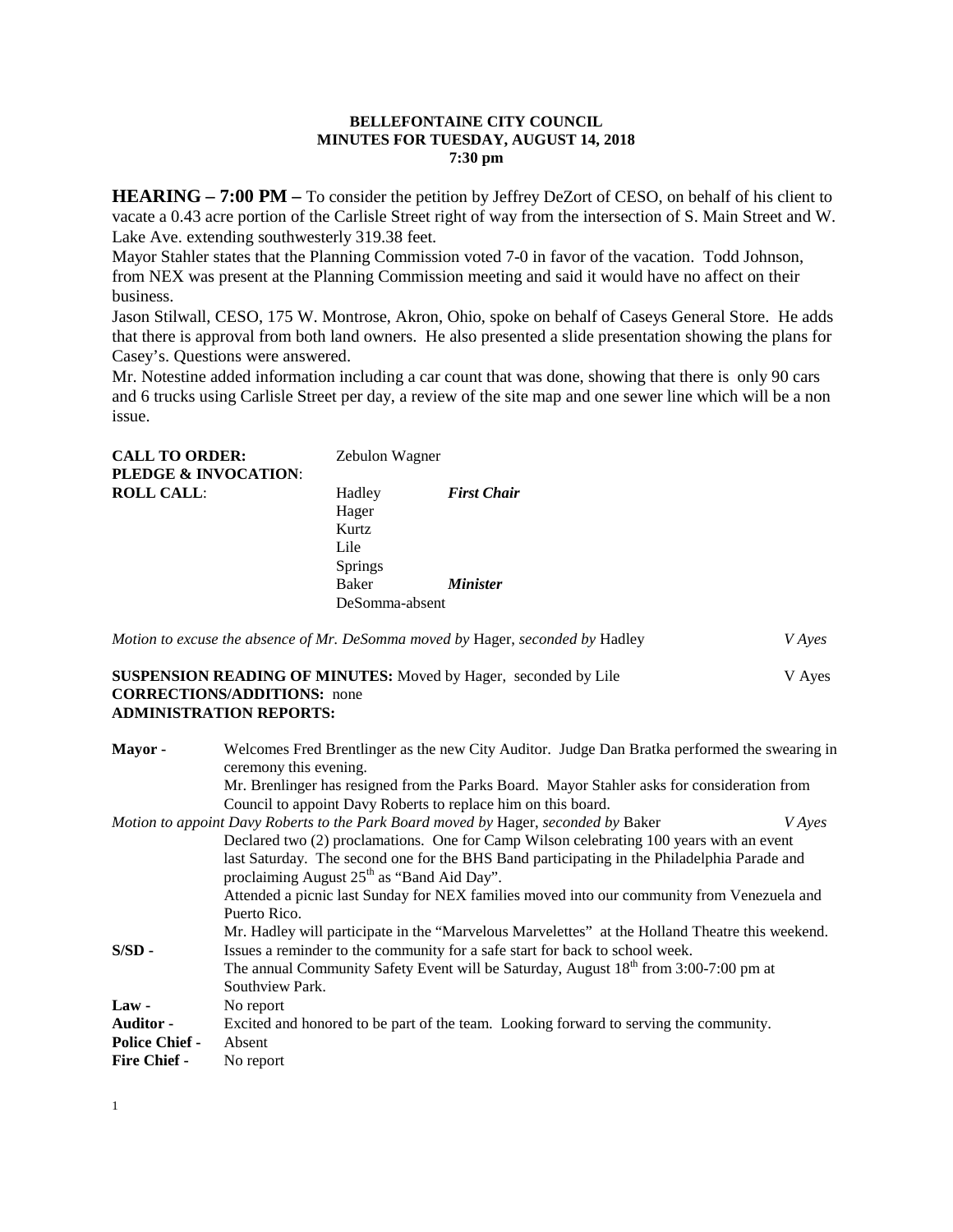| <b>Engineer-</b>     | No report                                                                                                               |
|----------------------|-------------------------------------------------------------------------------------------------------------------------|
| Tax Dept-            | Absent                                                                                                                  |
| <b>Utility Dept-</b> | Absent                                                                                                                  |
| Code Enf-            | Absent                                                                                                                  |
|                      | <b>Economic Dev-</b> The reception for the NEX associates was the $2nd$ reception held, first one for 35 associates and |
|                      | growing to 125 for the second. The community welcomes them with open arms and also adds that                            |
|                      | there is a need for more housing in our community. Questions answered.                                                  |
| DP&L-                | Absent                                                                                                                  |

#### **REPORTS OF STANDING COMMITTEES:**

| <b>Rules</b> -                                           | No report                                                                                                                                                                                         |
|----------------------------------------------------------|---------------------------------------------------------------------------------------------------------------------------------------------------------------------------------------------------|
| <b>Finance -</b>                                         | Explained ordinances on the agenda. Reports from the Park Board meeting that the city pool has<br>closed for the season. Tree removal of trees that have grown to large at the Cemetery and Rutan |
|                                                          | Park. They are also exploring pickle board expansion and the opening of the dog park.                                                                                                             |
| <b>Utilities -</b>                                       | No report                                                                                                                                                                                         |
| Safety -                                                 | No report                                                                                                                                                                                         |
| Streets -                                                | Explained ordinance on the agenda                                                                                                                                                                 |
|                                                          | Sidewalks, Curbs & Parks -No report                                                                                                                                                               |
| $\mathbf{A} \mathbf{u} \mathbf{d} \mathbf{i} \mathbf{t}$ | No report                                                                                                                                                                                         |

**COMMUNICATIONS FROM CITIZENS:** Jeff Cooper, 420 Woodside Place, here to address the trash bags in front of the storage buildings and on the roof top on West Columbus Ave. near his wife's place of business. Also the issue of blocked off street parking to treat bed bugs. Another issue is the dumpster on S. Main St. by Lincoln Ave. Mrs Hager adds that the dumpster has been reported to Mr. Dodds. Mayor Stahler states that once the issue was reported to Mr. Dodds office that he was on it within hours. Mr. Henry also states that the S. Main St. site is an ongoing issue and they are constantly battling the situation.

### **INTRODUCTION OF ORDINANCES:**

### **1. ORDINANCES FOR 1ST READING**

18-57 A. AN ORDINANCE AUTHORIZING AND DIRECTING THE SERVICE SAFETY DIRECTOR TO ADVERTISE FOR BIDS AND ENTER INTO CONTRACT WITH THE SUCCESSFUL BIDDER FOR THE AGRICULTURAL LEASE OF LAND AT THE BELLEFONTAINE REGIONAL AIRPORT AND DECLARING AN EMERGENCY IN THE CITY OF BELLEFONTAINE, OHIO. **FINANCE**

|       | $3RR-$    | Moved by Baker, seconded by Springs                                   | V Ayes         |
|-------|-----------|-----------------------------------------------------------------------|----------------|
|       | Passage-  |                                                                       |                |
|       | Adoption- |                                                                       |                |
|       |           |                                                                       |                |
| 18-58 | <b>B.</b> | AN ORDINANCE AUTHORIZING THE SERVICE-SAFETY DIRECTOR TO SEEK          |                |
|       |           | PROPOSALS AND/OR ADVERTISE FOR BIDS AND ENTER INTO CONTRACT WITH THE  |                |
|       |           | SELECTED CONTRACTOR AND/OR BIDDERS FOR THE WHISPERING PINES AND BELLE |                |
|       |           | PINES SIDEWALKS PROJECT NO. 18-06 AND TO SEEK PARTIAL REIMBURSEMENT   |                |
| FROM  |           | ABUTTING PROPERTY OWNERS AND DECLARING AN EMERGENCY IN THE CITY OF    |                |
|       |           | BELLEFONTAINE, OHIO.                                                  | <b>FINANCE</b> |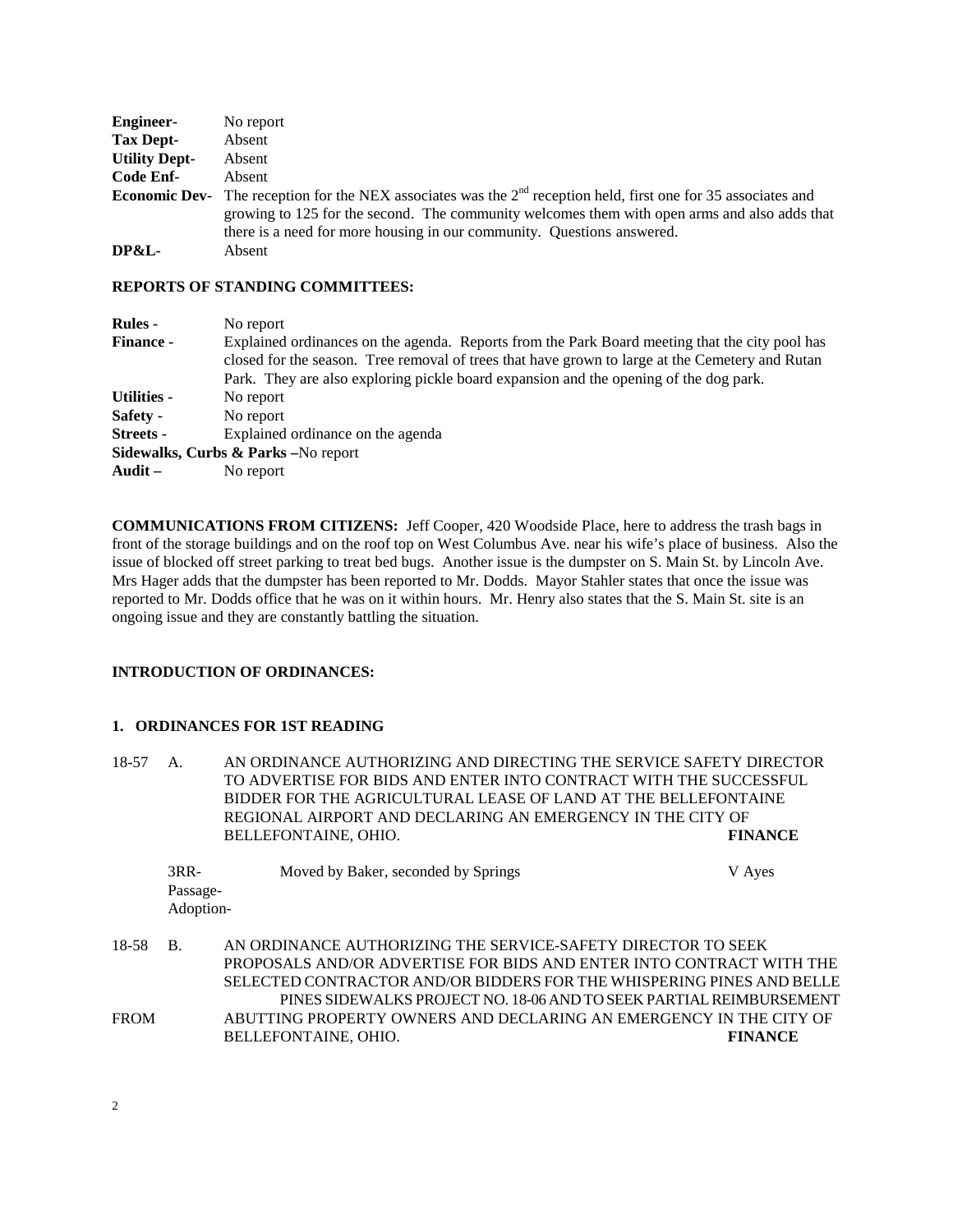|       | $3RR-$<br>Passage-<br>Adoption-                                                                                                                                                                                      | Moved by Baker, seconded by Springs<br>Moved by Baker, seconded by Springs<br>Moved by Baker, seconded by Springs                                                                                                                                                                                           | V Ayes<br>V Ayes, Hadley-no<br>V Ayes, Hadley-no |
|-------|----------------------------------------------------------------------------------------------------------------------------------------------------------------------------------------------------------------------|-------------------------------------------------------------------------------------------------------------------------------------------------------------------------------------------------------------------------------------------------------------------------------------------------------------|--------------------------------------------------|
| 18-59 | C.                                                                                                                                                                                                                   | AN ORDINANCE AUTHORIZING THE SERVICE-SAFETY DIRECTOR TO SEEK<br>PROPOSALS AND/OR ADVERTISE FOR BIDS AND ENTER INTO CONTRACT WITH THE<br>SELECTED CONTRACTOR AND/OR BIDDERS FOR THE 2018 STREET PAINTING AND<br>STRIPING PROJECT NO. 18-08 AND DECLARING AN EMERGENCY IN THE CITY OF<br>BELLEFONTAINE, OHIO. | <b>FINANCE</b>                                   |
|       | $3RR-$<br>Passage-<br>Adoption-                                                                                                                                                                                      | Moved by Baker, seconded by Springs                                                                                                                                                                                                                                                                         | V Ayes                                           |
| 18-60 | AN ORDINANCE VACATING A CERTAIN PORTION OF CARLISLE STREET IN THE<br>D.<br>VICINITY OF WEST LAKE AVENUE AND SOUTH MAIN STREET IN THE CITY OF<br>BELLEFONTAINE, OHIO, AND DECLARING AN EMERGENCY IN SAID CITY. STREET |                                                                                                                                                                                                                                                                                                             |                                                  |

3RR- Moved by Hadley, seconded by Lile V Ayes Passage-Adoption-

#### **2. ORDINANCES FOR 2ND READING**

18-55 A. AN ORDINANCE AMENDING ORDINANCE NO. 17-64 VACATING A CERTAIN ALLEY IN THE VICINITY OF GREEN STREET AND EAST BROWN AVENUE IN THE CITY OF BELLEFONTAINE, OHIO, AND DECLARING AN EMERGENCY IN THE CITY OF BELLEFONTAINE, LAKE TOWNSHIP, LOGAN COUNTY, OHIO. **STREET**

| 3RR-      | Moved by Hadley, seconded by Lile | V Ayes |
|-----------|-----------------------------------|--------|
| Passage-  |                                   |        |
| Adoption- |                                   |        |

## **3. ORDINANCES FOR 3RD READING**

18-53 A. AN AMENDMENT TO ORDINANCE NO. 15-83, AS AMENDED, SETTING COMPENSATION AND HOURS FOR THE VICTIM ASSISTANCE PERSONNEL POSITION WITHIN THE BELLEFONTAINE MUNICIPAL PROSECUTOR'S OFFICE AND DECLARING AN EMERGENCY IN THE CITY OF BELLEFONTAINE, OHIO. **FINANCE**

| Adoption- | Moved by Baker, seconded by Springs | V Aves |
|-----------|-------------------------------------|--------|
|-----------|-------------------------------------|--------|

18-54 B. AN ORDINANCE AMENDING ORDINANCE NO. 18-23 WHICH AUTHORIZED CERTAIN PERMANENT IMPROVEMENTS TO THE BELLEFONTAINE MUNICIPAL COURT BUILDING LOCATED AT 226 WEST COLUMBUS AVENUE AND TO CLARIFY THE SOURCES OF FUNDS FOR SAID IMPROVEMENTS AND DECLARING AN EMERGENCY IN THE CITY OF BELLEFONTAINE, OHIO. **FINANCE**

| Adoption- | Moved by Baker, seconded by Springs | V Aves |
|-----------|-------------------------------------|--------|
|-----------|-------------------------------------|--------|